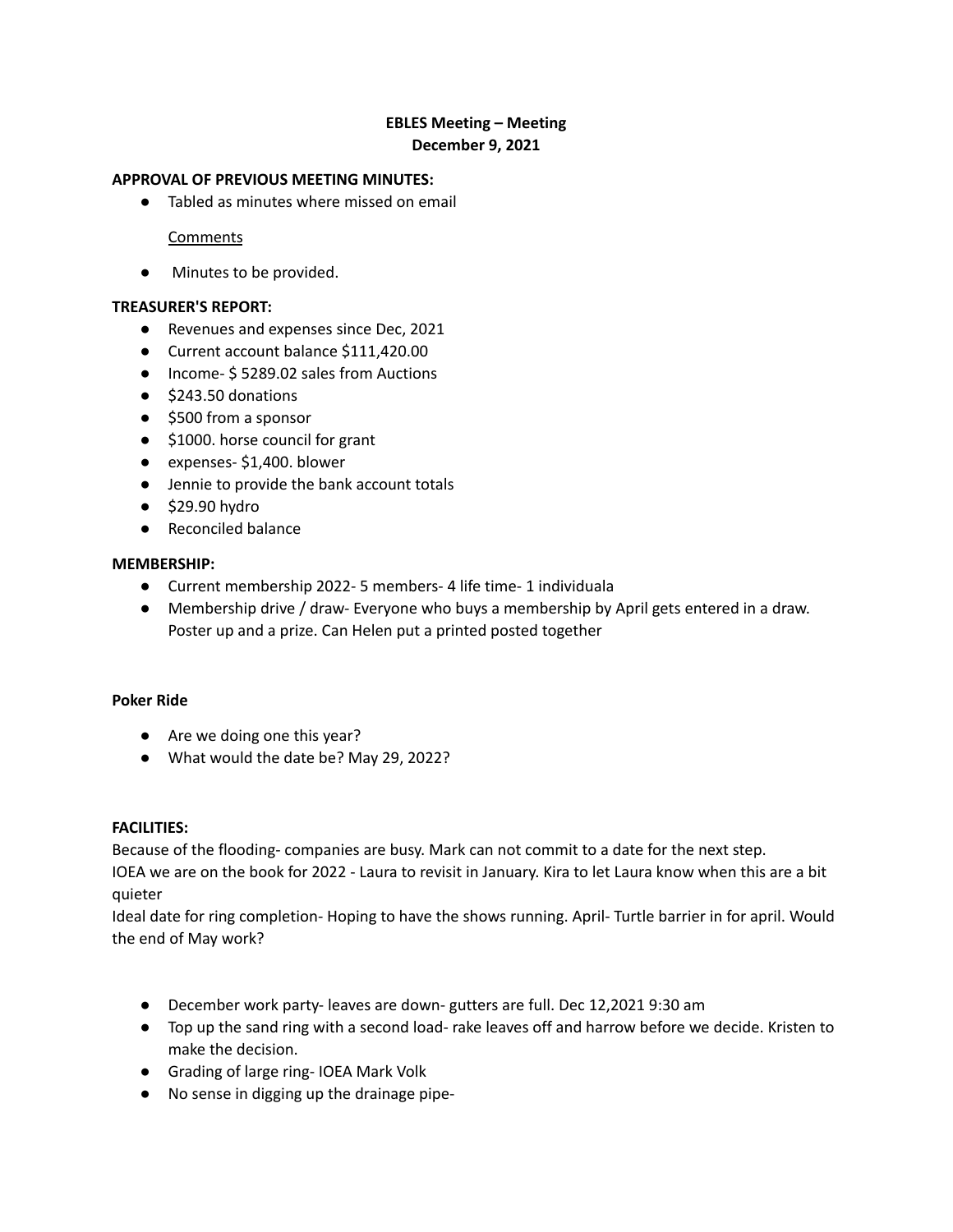- Hog Fuel over the side is to deep in spots- we will have to move it- before we put sprinklers in
- Hanging the new gate, fence post replacement, kick rails- Liz Husband will hang the gate this weekend Dec 12 for just the gate
- Quote on Sprinklers from Graeme's Irrigation- \$20,000.00 might be less. Try Site one for more information. Laura to ask Mark about sprinklers
- Purchase of electric blower- done! \$1,400. Dwight gave us 10% off
- Purchase of a harrow and sale of C-rake- TR3E or Arena Rascals- Brian said by the time you get the attachments- Table to do more research

# **Silent Auction**

- Total on sales- 5378.50
- 200 was for horse council
- Donations at end 45
- Fees 134.38
- \$200 in donations
- \$900 in sponsors
- \$6,573.50
- Bottom line \$6060.90
- BC SPCA 606.05
- \$5048 after
- Jennie can to send Kira Breakdown

### **FUND RAISING:**

- Capital Project Grant status- no answer from them yet
- Federal Grant status- heard nothing on
- Island Equipment Operators Association's contribution- Yes

### **TRAILS:**

- No trails blocked
- Little bit of water in places
- CRD working hard to repair washed out trails.
- Forest Park trail was blocked

### **COMMUNICATIONS**

- Communications over past month
- Communications needed

### **OTHER/NEW BUSINESS:**

- Plans for AGM- Dianne will set up a link
- High Horse- We don't know, and we are not involved.